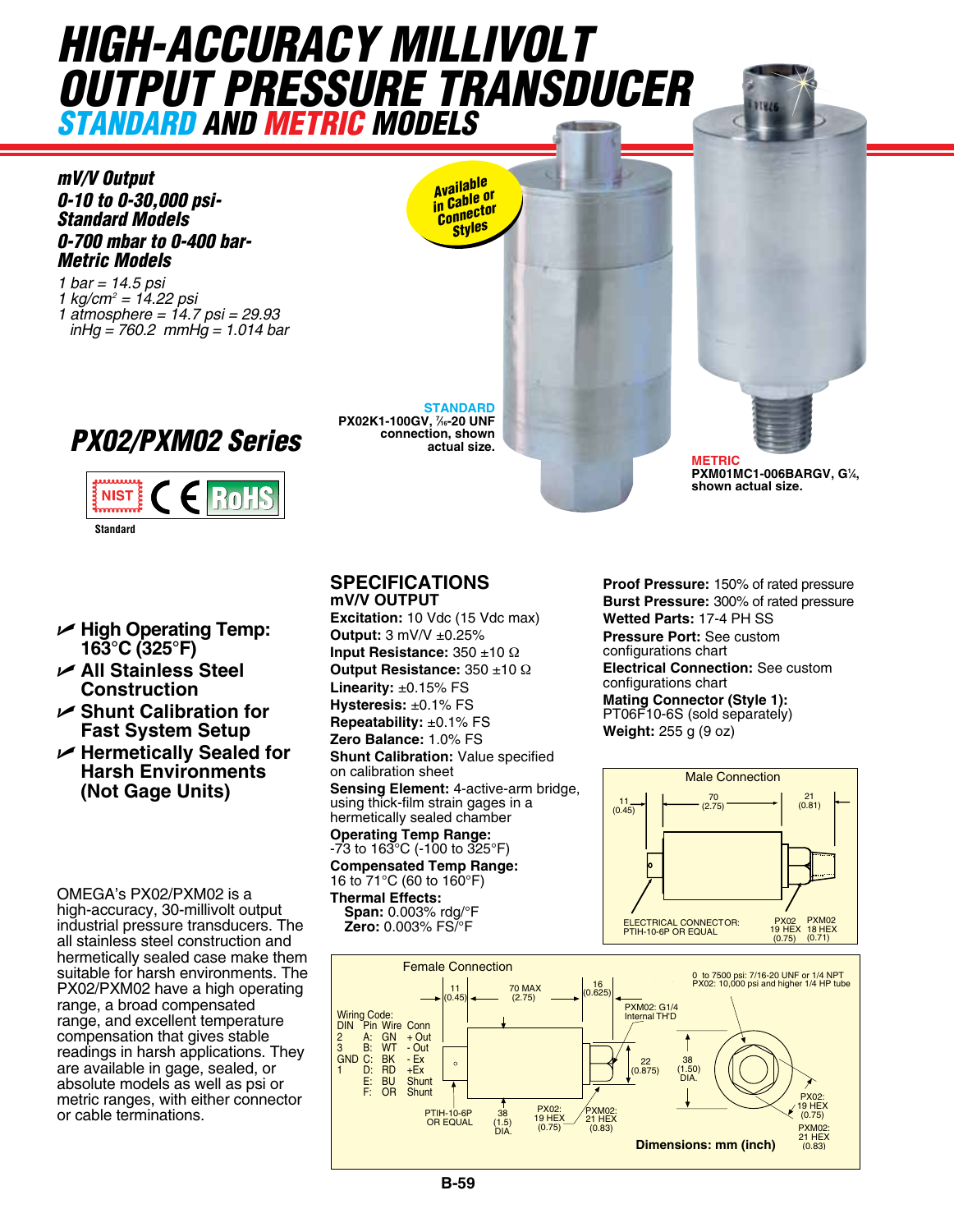## **STANDARD MODELS**

| <b>To Order</b>                                                                 |                |                                                                                     |                      |                          |  |  |  |
|---------------------------------------------------------------------------------|----------------|-------------------------------------------------------------------------------------|----------------------|--------------------------|--|--|--|
|                                                                                 | <b>RANGE</b>   | $\frac{7}{16}$ -20 UNF MODEL<br>$\frac{1}{4}$ NPT MODEL                             |                      | <b>COMPATIBLE METERS</b> |  |  |  |
| Connector Style - Absolute Pressure (All Ranges Available in Absolute Pressure) |                |                                                                                     |                      |                          |  |  |  |
| 0 to 15 psi                                                                     | 0 to 1.0 bar   | PX02K1-015AV                                                                        | <b>PX02C1-015AV</b>  | DP41-S, DP25B-S          |  |  |  |
| 0 to 20 psi                                                                     | 0 to 1.4 bar   | <b>PX02K1-020AV</b>                                                                 | <b>PX02C1-020AV</b>  | DP41-S, DP25B-S          |  |  |  |
| $0$ to 25 psi                                                                   | 0 to 1.7 bar   | <b>PX02K1-025AV</b>                                                                 | <b>PX02C1-025AV</b>  | DP41-S, DP25B-S          |  |  |  |
| 0 to 50 psi                                                                     | 0 to $3.4$ bar | PX02K1-050AV                                                                        | <b>PX02C1-050AV</b>  | DP41-S, DP25B-S          |  |  |  |
|                                                                                 |                | Connector Style - Gage Pressure (All Ranges Also Available in Sealed Gage Pressure) |                      |                          |  |  |  |
| 0 to 10 psi                                                                     | 0 to 0.69 bar  | PX02K1-010GV                                                                        | PX02C1-010GV         | DP41-S, DP25B-S          |  |  |  |
| 0 to 15 psi                                                                     | 0 to 1.0 bar   | PX02K1-015GV                                                                        | PX02C1-015GV         | DP41-S. DP25B-S          |  |  |  |
| 0 to 50 psi                                                                     | 0 to $3.4$ bar | PX02K1-050GV                                                                        | PX02C1-050GV         | DP41-S. DP25B-S          |  |  |  |
| 0 to 75 psi                                                                     | 0 to 5.2 bar   | PX02K1-075GV                                                                        | <b>PX02C1-075GV</b>  | DP41-S, DP25B-S          |  |  |  |
| 0 to 100 psi                                                                    | 0 to $6.9$ bar | PX02K1-100GV                                                                        | PX02C1-100GV         | DP41-S. DP25B-S          |  |  |  |
| 0 to 200 psi                                                                    | 0 to 13.8 bar  | PX02K1-200GV                                                                        | PX02C1-200GV         | DP41-S, DP25B-S          |  |  |  |
| 0 to 300 psi                                                                    | 0 to 20.7 bar  | PX02K1-300GV                                                                        | PX02C1-300GV         | DP41-S, DP25B-S          |  |  |  |
| 0 to 500 psi                                                                    | 0 to 34.5 bar  | <b>PX02K1-500GV</b>                                                                 | <b>PX02C1-500GV</b>  | DP41-S, DP25B-S          |  |  |  |
| 0 to 1000 psi                                                                   | 0 to 68.9 bar  | <b>PX02K1-1KGV</b>                                                                  | <b>PX02C1-1KGV</b>   | DP41-S, DP25B-S          |  |  |  |
| 0 to 1500 psi                                                                   | 0 to 103 bar   | <b>PX02K1-1.5KGV</b>                                                                | <b>PX02C1-1.5KGV</b> | DP41-S, DP25B-S          |  |  |  |
| 0 to 2000 psi                                                                   | 0 to 138 bar   | PX02K1-2KGV                                                                         | <b>PX02C1-2KGV</b>   | DP41-S, DP25B-S          |  |  |  |
| 0 to 3500 psi                                                                   | 0 to 241 bar   | <b>PX02K1-3.5KGV</b>                                                                | <b>PX02C1-3.5KGV</b> | DP41-S, DP25B-S          |  |  |  |
| 0 to 5000 psi                                                                   | 0 to 345 bar   | PX02K1-5KGV                                                                         | <b>PX02C1-5KGV</b>   | DP41-S, DP25B-S          |  |  |  |
| 0 to 7500 psi                                                                   | 0 to 517 bar   | <b>PX02K1-7.5KGV</b>                                                                | <b>PX02C1-7.5KGV</b> | DP41-S, DP25B-S          |  |  |  |
| 0 to 10,000** psi                                                               | 0 to 689 bar   | PX02S1-10KGV**                                                                      | PX02S1-10KGV**       | DP41-S, DP25B-S*         |  |  |  |
| 0 to 20,000** psi                                                               | 0 to 1379 bar  | PX02S1-20KGV**                                                                      | PX02S1-20KGV**       | DP41-S, DP25B-S*         |  |  |  |
| 0 to 30,000** psi                                                               | 0 to 2068 bar  | PX02S1-30KGV**                                                                      | PX02S1-30KGV**       | DP41-S, DP25B-S*         |  |  |  |

*Comes complete with 5-point NIST-traceable calibration. \* 4-digit meter. \*\* 1⁄4 HP tube fitting.* 

*To order absolute pressure, replace "G" in model number with "A", and add to price. To order sealed gage pressure, replace "G" in model number with "S" (no extra charge).* 

*Ordering Examples: PX02K1-500GV, 500 psi gage pressure transducer with mV/V output, 7⁄16-20 female fitting and PTIH-10-6P connector. PT06F10-6S, mating connector (sold separately).* 

*PX02C0-100AV, 100 psi absolute pressure transducer with mV/V output, 1⁄4 NPT male fitting and 3 m (10') cable.* 



**METRIC PXM02MC6-010BARGV, mini DIN style, shown actual size.**

## **METRIC MODELS**

| Models with G 1/4 Female Pressure Connection, Cable or Connector and mV/V Output |               |                      |                          |  |  |  |
|----------------------------------------------------------------------------------|---------------|----------------------|--------------------------|--|--|--|
| <b>RANGE</b>                                                                     |               | <b>MODEL NO.</b>     | <b>COMPATIBLE METERS</b> |  |  |  |
| <b>GAGE PRESSURE</b>                                                             |               |                      |                          |  |  |  |
| 0 to 1 bar                                                                       | 0 to 15 psi   | PXM02MD[*]-001BARGV  | DP41-S, DP25B-S          |  |  |  |
| 0 to 1.60 bar                                                                    | 0 to 23 psi   | PXM02MD[*]-1.60BARGV | DP41-S, DP25B-S          |  |  |  |
| 0 to 2.50 bar                                                                    | 0 to 36 psi   | PXM02MD[*]-2.50BARGV | DP41-S, DP25B-S          |  |  |  |
| 0 to 4 bar                                                                       | 0 to 58 psi   | PXM02MD[*]-004BARGV  | DP41-S, DP25B-S          |  |  |  |
| 0 to 6 bar                                                                       | 0 to 87 psi   | PXM02MD[*]-006BARGV  | DP41-S, DP25B-S          |  |  |  |
| 0 to 10 bar                                                                      | 0 to 145 psi  | PXM02MD[*]-010BARGV  | DP41-S, DP25B-S          |  |  |  |
| 0 to 16 bar                                                                      | 0 to 232 psi  | PXM02MD[*]-016BARGV  | DP41-S, DP25B-S          |  |  |  |
| 0 to 25 bar                                                                      | 0 to 363 psi  | PXM02MD[*]-025BARGV  | DP41-S, DP25B-S          |  |  |  |
| 0 to 40 bar                                                                      | 0 to 580 psi  | PXM02MD[*]-040BARGV  | DP41-S, DP25B-S          |  |  |  |
| 0 to 60 bar                                                                      | 0 to 870 psi  | PXM02MD[*]-060BARGV  | DP41-S, DP25B-S          |  |  |  |
| 0 to 100 bar                                                                     | 0 to 1450 psi | PXM02MD[*]-100BARGV  | DP41-S, DP25B-S          |  |  |  |
| 0 to 160 bar                                                                     | 0 to 2321 psi | PXM02MD[*]-160BARGV  | DP41-S, DP25B-S          |  |  |  |
| 0 to 250 bar                                                                     | 0 to 3626 psi | PXM02MD[*]-250BARGV  | DP41-S, DP25B-S          |  |  |  |
| 0 to 400 bar                                                                     | 0 to 5802 psi | PXM02MD[*]-400BARGV  | DP41-S, DP25B-S          |  |  |  |

*Comes complete with 5-point NIST-traceable calibration.*

*[\*] = Insert "0" for cable "1" for twist-lock connector "6" for micro DIN connector.*

*To order absolute pressure models, replace "G" in model number with "A" and add to price. To order sealed gage models, replace "G" in model number with "S" (no extra charge). To order female threads, see Custom Configurations on next page.*

*Ordering Examples: PXM02MD6-060BARSV, 60 bar sealed gage pressure transducer with mV/V output, G 1⁄4 female fitting and micro DIN connector. Mating connector included. PXM02MC0-010BARAV, 10 bar absolute pressure transducer with mV/V output, G 1⁄4 male fitting and 3 m (10') cable.*